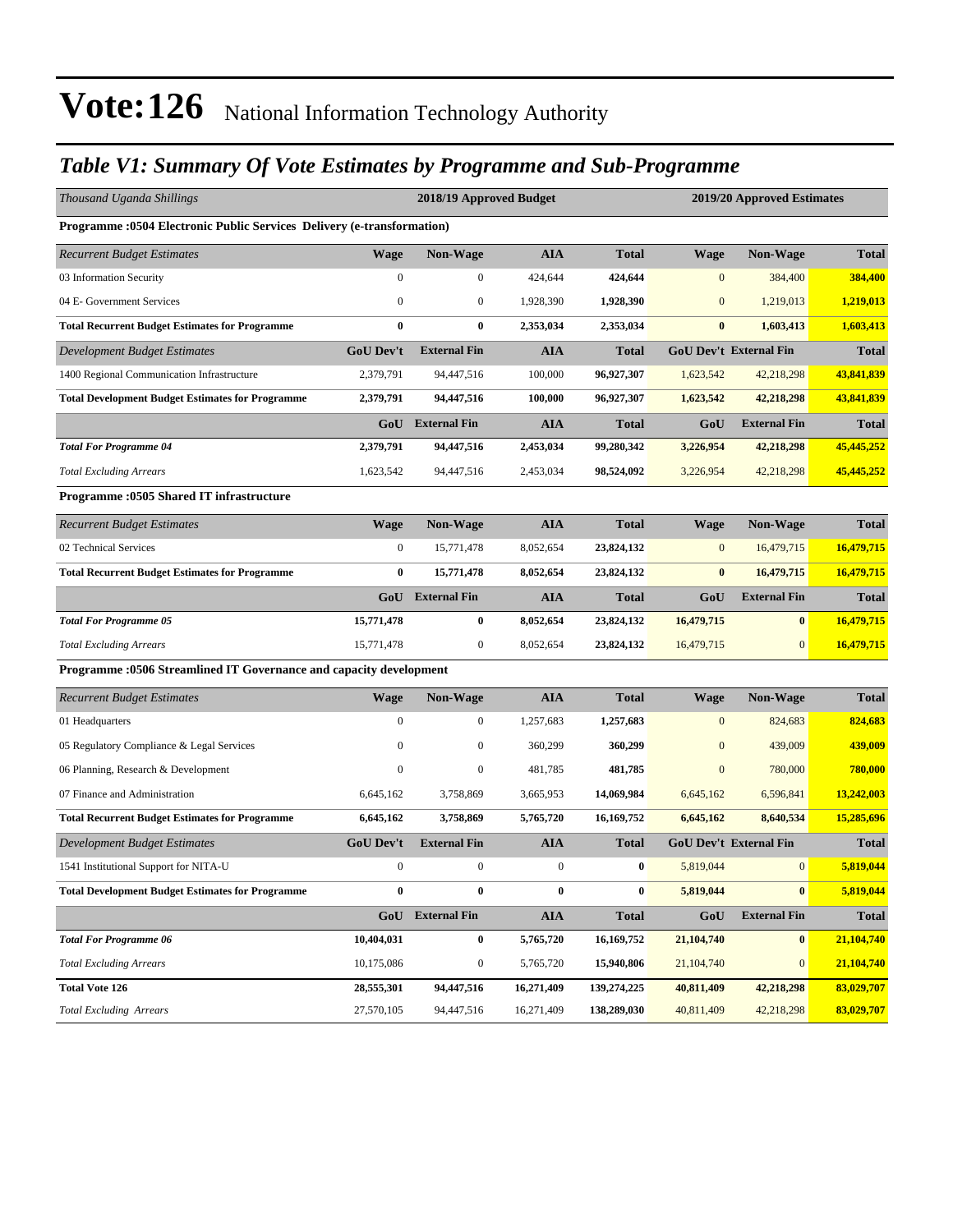#### *Table V2: Summary Vote Estimates by Item*

| Thousand Uganda Shillings                                   |            | 2018/19 Approved Budget |            |                  | 2019/20Approved Estimates |              |               |
|-------------------------------------------------------------|------------|-------------------------|------------|------------------|---------------------------|--------------|---------------|
|                                                             | GoU        | <b>External Fin</b>     | AIA        | <b>Total</b>     | GoU                       | External Fin | <b>Total</b>  |
| <b>Employees, Goods and Services (Outputs Provided)</b>     | 27,230,105 | 73,169,389              | 16,171,409 | 116,570,903      | 35,197,625                | 28,686,566   | 63,884,191    |
| 211102 Contract Staff Salaries                              | 6,645,162  | 3,661,416               | $\bf{0}$   | 10,306,578       | 6,645,162                 | 2,423,795    | 9,068,957     |
| 211103 Allowances (Inc. Casuals, Temporary)                 | 0          | $\bf{0}$                | 1,041,099  | 1,041,099        | 517,499                   | 7,196        | 524,696       |
| 212101 Social Security Contributions                        | 818,951    | $\boldsymbol{0}$        | 21,156     | 840,107          | 818,951                   | $\bf{0}$     | 818,951       |
| 213001 Medical expenses (To employees)                      | 0          | $\bf{0}$                | 300,000    | 300,000          | 473,300                   | $\bf{0}$     | 473,300       |
| 213002 Incapacity, death benefits and funeral expenses      | 0          | $\bf{0}$                | 199,613    | 199,613          | 190,000                   | $\bf{0}$     | 190,000       |
| 213004 Gratuity Expenses                                    | 1,288,346  | $\bf{0}$                | 341,923    | 1,630,270        | 1,288,346                 | $\bf{0}$     | 1,288,346     |
| 221001 Advertising and Public Relations                     | 74,200     | 1,229,975               | 286,490    | 1,590,665        | 203,700                   | 1,143,774    | 1,347,474     |
| 221002 Workshops and Seminars                               | 72,000     | 1,976,281               | 406,117    | 2,454,398        | 789,875                   | 444,645      | 1,234,520     |
| 221003 Staff Training                                       | 171,300    | 1,403,178               | 521,200    | 2,095,678        | 878,671                   | 756,141      | 1,634,811     |
| 221004 Recruitment Expenses                                 | 0          | $\bf{0}$                | 39,600     | 39,600           | 20,000                    | $\mathbf{0}$ | 20,000        |
| 221007 Books, Periodicals & Newspapers                      | $\bf{0}$   | 52,000                  | 41,410     | 93,410           | 71,530                    | 2,768        | 74,298        |
| 221008 Computer supplies and Information Technology<br>(TT) | 0          | $\boldsymbol{0}$        | 273,750    | 273,750          | 176,000                   | $\bf{0}$     | 176,000       |
| 221009 Welfare and Entertainment                            | $\bf{0}$   | $\bf{0}$                | 648,345    | 648,345          | 548,700                   | $\bf{0}$     | 548,700       |
| 221011 Printing, Stationery, Photocopying and Binding       | 0          | 34,000                  | 204,500    | 238,500          | 184,786                   | 2,768        | 187,554       |
| 221012 Small Office Equipment                               | 0          | $\bf{0}$                | $\bf{0}$   | $\bf{0}$         | 23,000                    | $\bf{0}$     | 23,000        |
| 221017 Subscriptions                                        | 0          | 63,000                  | 160,550    | 223,550          | 177,000                   | 7,196        | 184,196       |
| 222001 Telecommunications                                   | 0          | $\boldsymbol{0}$        | 193,680    | 193,680          | 170,400                   | $\bf{0}$     | 170,400       |
| 222002 Postage and Courier                                  | 0          | $\boldsymbol{0}$        | 12,000     | 12,000           | 12,000                    | $\bf{0}$     | <b>12,000</b> |
| 222003 Information and communications technology<br>(ICT)   | 15,771,478 | 37,776,431              | 7,414,304  | 60,962,214       | 15,842,222                | 8,658,078    | 24,500,301    |
| 223002 Rates                                                | $\bf{0}$   | $\boldsymbol{0}$        | $\bf{0}$   | $\boldsymbol{0}$ | 10,000                    | $\bf{0}$     | 10,000        |
| 223003 Rent – (Produced Assets) to private entities         | 1,660,190  | $\bf{0}$                | 320,222    | 1,980,412        | 2,026,850                 | $\bf{0}$     | 2,026,850     |
| 223004 Guard and Security services                          | 0          | $\bf{0}$                | 174,846    | 174,846          | 246,646                   | $\bf{0}$     | 246,646       |
| 223005 Electricity                                          | $\bf{0}$   | $\bf{0}$                | 155,077    | 155,077          | 371,077                   | $\bf{0}$     | 371,077       |
| 223006 Water                                                | 0          | $\bf{0}$                | 34,614     | 34,614           | 28,614                    | $\bf{0}$     | 28,614        |
| 224004 Cleaning and Sanitation                              | 0          | $\bf{0}$                | 105,750    | 105,750          | 115,014                   | $\bf{0}$     | 115,014       |
| 225001 Consultancy Services- Short term                     | 286,228    | 20,509,914              | 1,681,329  | 22,477,471       | 178,950                   | 3,568,108    | 3,747,057     |
| 225002 Consultancy Services-Long-term                       | 0          | 5,315,357               | $\bf{0}$   | 5,315,357        | 1,066,683                 | 10,479,361   | 11,546,045    |
| 226001 Insurances                                           | $\bf{0}$   | $\bf{0}$                | 40,000     | 40,000           | 81,000                    | $\bf{0}$     | 81,000        |
| 226002 Licenses                                             | 0          | $\bf{0}$                | 525,900    | 525,900          | 75,900                    | $\bf{0}$     | 75,900        |
| 227001 Travel inland                                        | 124,000    | 407,532                 | 261,683    | 793,215          | 885,458                   | 41,461       | 926,919       |
| 227002 Travel abroad                                        | 114,200    | 246,769                 | 334,500    | 695,469          | 506,429                   | 196,372      | 702,801       |
| 227003 Carriage, Haulage, Freight and transport hire        | 111,300    | 493,537                 | $\bf{0}$   | 604,837          | $\bf{0}$                  | 954,903      | 954,903       |
| 227004 Fuel, Lubricants and Oils                            | 92,750     | $\boldsymbol{0}$        | 233,500    | 326,250          | 230,562                   | $\bf{0}$     | 230,562       |
| 228002 Maintenance - Vehicles                               | 0          | $\boldsymbol{0}$        | 88,000     | 88,000           | 164,000                   | $\bf{0}$     | 164,000       |
| 228003 Maintenance – Machinery, Equipment $\&$<br>Furniture | 0          | $\boldsymbol{0}$        | 50,000     | 50,000           | 77,000                    | $\bf{0}$     | 77,000        |
| 228004 Maintenance – Other                                  | $\bf{0}$   | $\pmb{0}$               | 40,250     | 40,250           | 80,001                    | $\bf{0}$     | 80,001        |
| 282102 Fines and Penalties/ Court wards                     | 0          | $\boldsymbol{0}$        | 20,000     | 20,000           | 22,300                    | $\bf{0}$     | 22,300        |
| <b>Investment</b> (Capital Purchases)                       | 340,000    | 21,278,127              | 100,000    | 21,718,127       | 5,613,785                 | 13,531,731   | 19,145,516    |
| 311101 Land                                                 | $\bf{0}$   | $\boldsymbol{0}$        | 100,000    | 100,000          | 100,000                   | $\bf{0}$     | 100,000       |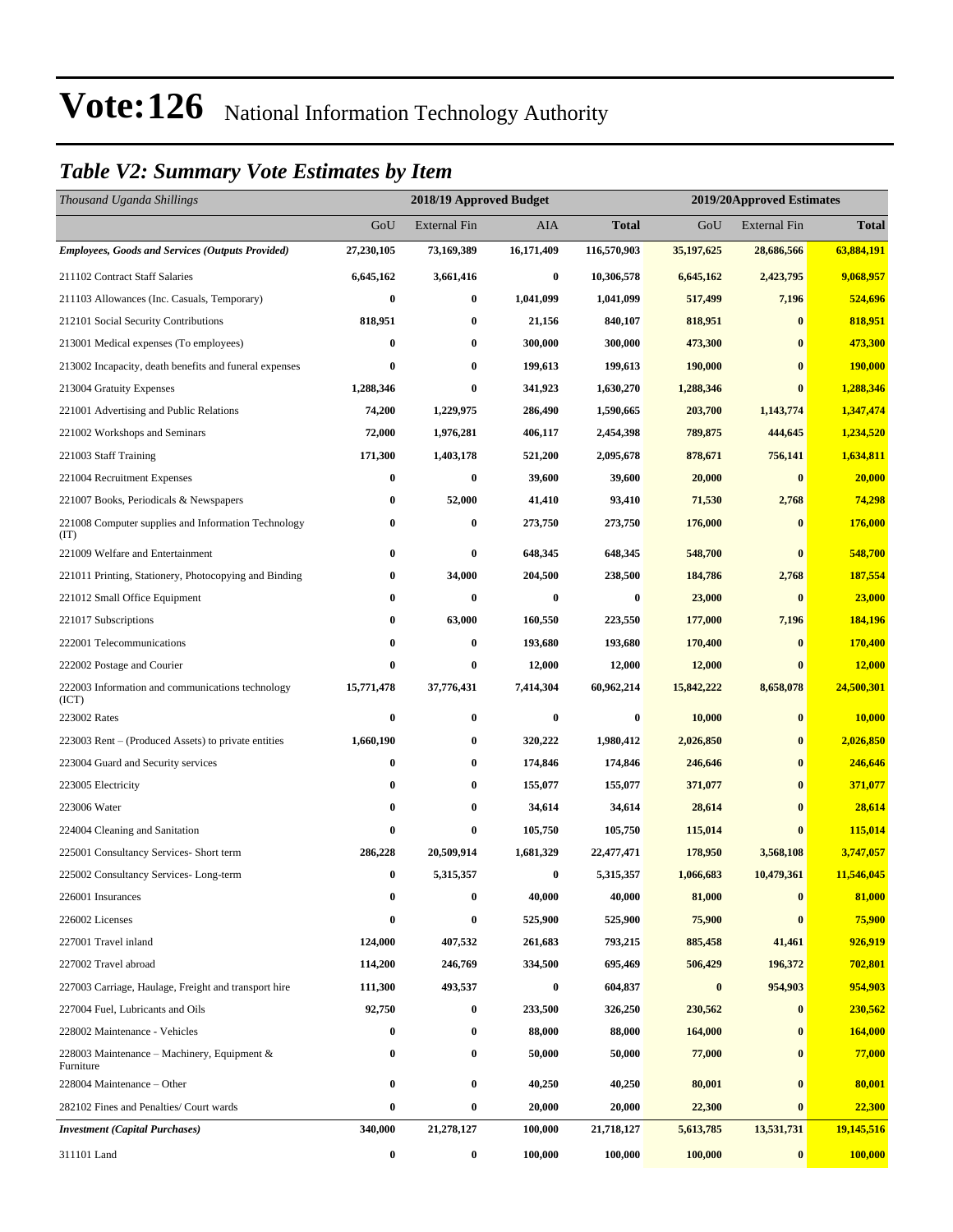| 312201 Transport Equipment             | 230,000    | 0          | $\bf{0}$     | 230,000     | $\mathbf{0}$ |              | $\bf{0}$                |
|----------------------------------------|------------|------------|--------------|-------------|--------------|--------------|-------------------------|
| 312202 Machinery and Equipment         | 60,000     | 21,278,127 | $\bf{0}$     | 21,338,127  | 541,467      | 13,531,731   | 14,073,199              |
| 312203 Furniture & Fixtures            | 50,000     | $\bf{0}$   | $\bf{0}$     | 50,000      | 144,500      | $\mathbf{0}$ | 144,500                 |
| 312213 ICT Equipment                   | $\bf{0}$   | $\bf{0}$   | $\bf{0}$     | $\bf{0}$    | 4,827,817    | $\mathbf{0}$ | 4,827,817               |
| <b>Arrears</b>                         | 985,195    | $\bf{0}$   | 0            | 985,195     | $\bf{0}$     |              | $\mathbf{0}$            |
| 321605 Domestic arrears (Budgeting)    | 970,795    | $\bf{0}$   | $\mathbf{0}$ | 970,795     | $\bf{0}$     | $\mathbf{0}$ | $\overline{\mathbf{0}}$ |
| 321613 Telephone arrears (Budgeting)   | 7,000      | $\bf{0}$   | $\mathbf{0}$ | 7,000       | $\bf{0}$     | $\mathbf{0}$ | $\mathbf{0}$            |
| 321614 Electricity arrears (Budgeting) | 7,400      | $\bf{0}$   | $\bf{0}$     | 7,400       | $\bf{0}$     |              | $\mathbf{0}$            |
| <b>Grand Total Vote 126</b>            | 28,555,301 | 94,447,516 | 16,271,409   | 139,274,225 | 40,811,409   | 42,218,298   | 83,029,707              |
| <b>Total Excluding Arrears</b>         | 27,570,105 | 94,447,516 | 16,271,409   | 138,289,030 | 40,811,409   | 42,218,298   | 83,029,707              |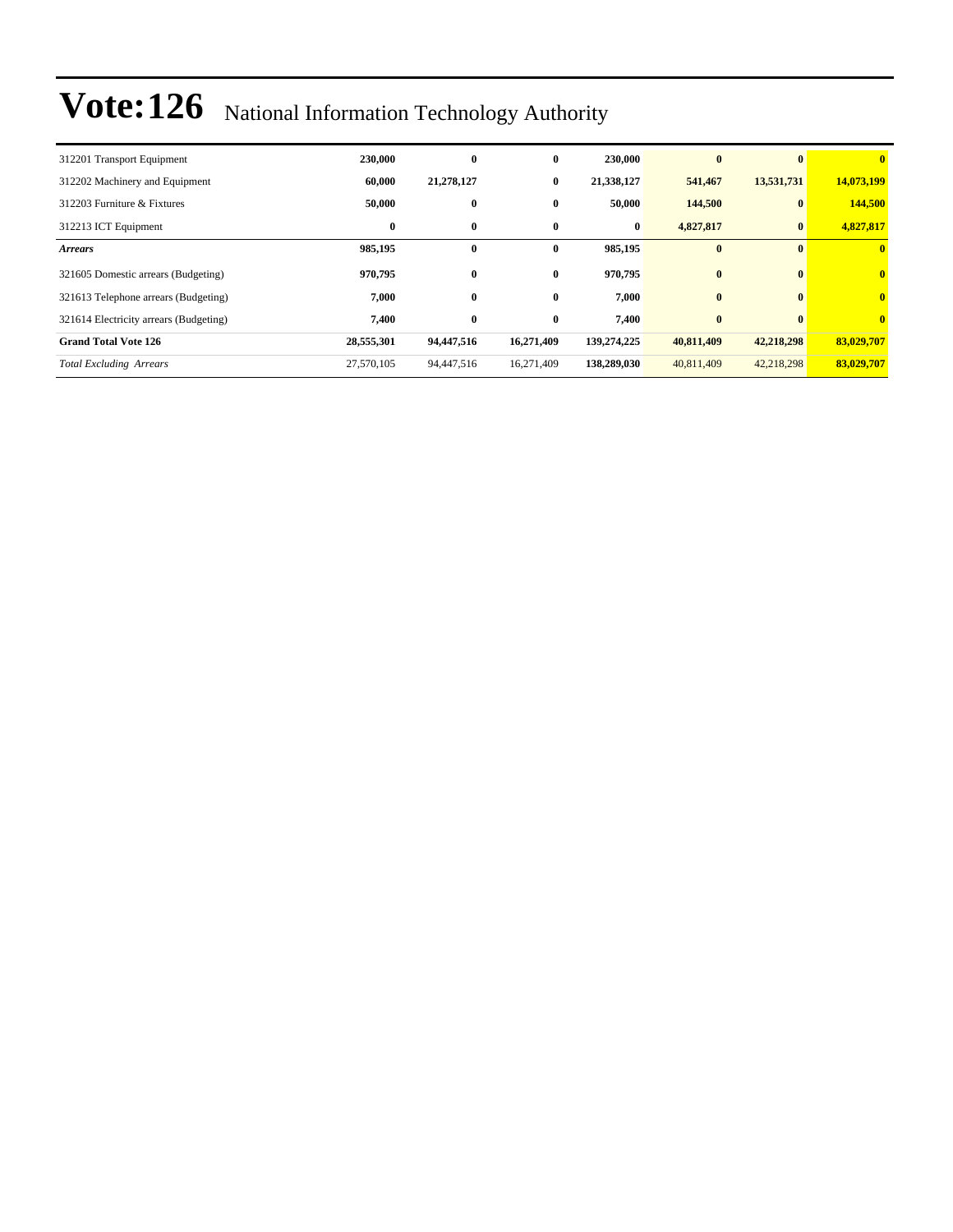#### *Table V3: Detailed Estimates by Programme, Sub Programme, Output and Item*

*Programme :0504 Electronic Public Services Delivery (e-transformation)*

*Recurrent Budget Estimates*

#### **SubProgramme 03 Information Security**

| Thousand Uganda Shillings                                                     |              | 2018/19 Approved Budget |            |              |                       | 2019/20 Approved Estimates |                         |  |
|-------------------------------------------------------------------------------|--------------|-------------------------|------------|--------------|-----------------------|----------------------------|-------------------------|--|
| <b>Outputs Provided</b>                                                       | Wage         | Non Wage                | <b>AIA</b> | <b>Total</b> | Wage                  | Non Wage                   | <b>Total</b>            |  |
| Output 050401 A desired level of e-government services in MDAs & LGs attained |              |                         |            |              |                       |                            |                         |  |
| 211103 Allowances (Inc. Casuals, Temporary)                                   | $\mathbf{0}$ | $\overline{0}$          | 4.700      | 4,700        | $\overline{0}$        | $\overline{0}$             | $\mathbf{0}$            |  |
| 221001 Advertising and Public Relations                                       | $\mathbf{0}$ | $\overline{0}$          | 7,000      | 7,000        | $\mathbf{0}$          | $\overline{0}$             | $\mathbf{0}$            |  |
| 221002 Workshops and Seminars                                                 | $\Omega$     | $\boldsymbol{0}$        | 46,000     | 46,000       | $\mathbf{0}$          | 57,000                     | 57,000                  |  |
| 221003 Staff Training                                                         | $\Omega$     | $\overline{0}$          | 67,200     | 67,200       | $\mathbf{0}$          | 20,000                     | 20,000                  |  |
| 221008 Computer supplies and Information Technology (IT)                      | $\Omega$     | $\mathbf{0}$            | $\Omega$   | $\mathbf{0}$ | $\overline{0}$        | 96,000                     | 96,000                  |  |
| 221017 Subscriptions                                                          | $\Omega$     | $\overline{0}$          | 95,000     | 95,000       | $\overline{0}$        | 95,000                     | 95,000                  |  |
| 222003 Information and communications technology (ICT)                        | $\mathbf{0}$ | $\mathbf{0}$            | $\Omega$   | $\mathbf{0}$ | $\overline{0}$        | 10,400                     | 10,400                  |  |
| 225001 Consultancy Services- Short term                                       | $\mathbf{0}$ | $\overline{0}$          | 133,844    | 133,844      | $\overline{0}$        | $\overline{0}$             | $\overline{\mathbf{0}}$ |  |
| 227001 Travel inland                                                          | $\mathbf{0}$ | $\overline{0}$          | 16,400     | 16,400       | $\mathbf{0}$          | 31,000                     | 31,000                  |  |
| 227002 Travel abroad                                                          | $\Omega$     | $\overline{0}$          | 54,500     | 54,500       | $\mathbf{0}$          | 75,000                     | 75,000                  |  |
| <b>Total Cost of Output 01</b>                                                | 0            | 0                       | 424,644    | 424,644      | $\boldsymbol{\theta}$ | 384,400                    | 384,400                 |  |
| <b>Total Cost Of Outputs Provided</b>                                         | $\bf{0}$     | $\bf{0}$                | 424,644    | 424,644      | $\bf{0}$              | 384,400                    | 384,400                 |  |
| <b>Total Cost for SubProgramme 03</b>                                         | $\bf{0}$     | $\bf{0}$                | 424,644    | 424,644      | $\bf{0}$              | 384,400                    | 384,400                 |  |
| <b>Total Excluding Arrears</b>                                                | $\mathbf{0}$ | $\overline{0}$          | 424,644    | 424,644      | $\overline{0}$        | 384,400                    | 384,400                 |  |

#### **SubProgramme 04 E- Government Services**

| Thousand Uganda Shillings                                                     |                       | 2018/19 Approved Budget |            |              |                       | 2019/20 Approved Estimates |                         |
|-------------------------------------------------------------------------------|-----------------------|-------------------------|------------|--------------|-----------------------|----------------------------|-------------------------|
| <b>Outputs Provided</b>                                                       | Wage                  | Non Wage                | <b>AIA</b> | <b>Total</b> | Wage                  | Non Wage                   | <b>Total</b>            |
| Output 050401 A desired level of e-government services in MDAs & LGs attained |                       |                         |            |              |                       |                            |                         |
| 211103 Allowances (Inc. Casuals, Temporary)                                   | $\mathbf{0}$          | $\overline{0}$          | 35,000     | 35,000       | $\overline{0}$        | $\overline{0}$             | $\mathbf{0}$            |
| 221001 Advertising and Public Relations                                       | $\Omega$              | $\overline{0}$          | 160,000    | 160,000      | $\mathbf{0}$          | 43,200                     | 43,200                  |
| 221002 Workshops and Seminars                                                 | $\Omega$              | $\overline{0}$          | 128,117    | 128,117      | $\mathbf{0}$          | 153,875                    | 153,875                 |
| 221003 Staff Training                                                         | $\mathbf{0}$          | $\overline{0}$          | 137,000    | 137,000      | $\mathbf{0}$          | 67,671                     | 67,671                  |
| 221008 Computer supplies and Information Technology (IT)                      | $\mathbf{0}$          | $\overline{0}$          | 86,000     | 86,000       | $\mathbf{0}$          | $\Omega$                   | $\overline{\mathbf{0}}$ |
| 222003 Information and communications technology (ICT)                        | $\mathbf{0}$          | $\overline{0}$          | 195,300    | 195,300      | $\overline{0}$        | 260,344                    | 260,344                 |
| 223003 Rent – (Produced Assets) to private entities                           | $\mathbf{0}$          | 0                       | 320,222    | 320,222      | $\mathbf{0}$          | 320,222                    | 320,222                 |
| 223004 Guard and Security services                                            | $\mathbf{0}$          | $\overline{0}$          | 49,846     | 49,846       | $\mathbf{0}$          | 49,846                     | 49,846                  |
| 223005 Electricity                                                            | $\mathbf{0}$          | $\overline{0}$          | 83,077     | 83,077       | $\mathbf{0}$          | 83,077                     | 83,077                  |
| 223006 Water                                                                  | $\overline{0}$        | 0                       | 16,614     | 16,614       | $\mathbf{0}$          | 16,614                     | 16,614                  |
| 224004 Cleaning and Sanitation                                                | $\mathbf{0}$          | 0                       | 16,614     | 16,614       | $\mathbf{0}$          | 16,614                     | 16,614                  |
| 225001 Consultancy Services- Short term                                       | $\mathbf{0}$          | $\overline{0}$          | 182,000    | 182,000      | $\mathbf{0}$          | 138,950                    | 138,950                 |
| 226002 Licenses                                                               | $\overline{0}$        | $\overline{0}$          | 450,000    | 450,000      | $\mathbf{0}$          | $\overline{0}$             | $\mathbf{0}$            |
| 227001 Travel inland                                                          | $\Omega$              | $\overline{0}$          | 13,600     | 13,600       | $\mathbf{0}$          | 68,600                     | 68,600                  |
| <b>Total Cost of Output 01</b>                                                | $\boldsymbol{\theta}$ | 0                       | 1,873,390  | 1,873,390    | $\boldsymbol{\theta}$ | 1,219,013                  | 1,219,013               |

*Output 050402 Information Technology Enabled Services/Business Process Outsourcing (ITES/BPO) industry developed and promoted*

221001 Advertising and Public Relations 0 0 20,000 **20,000** 0 0 **0**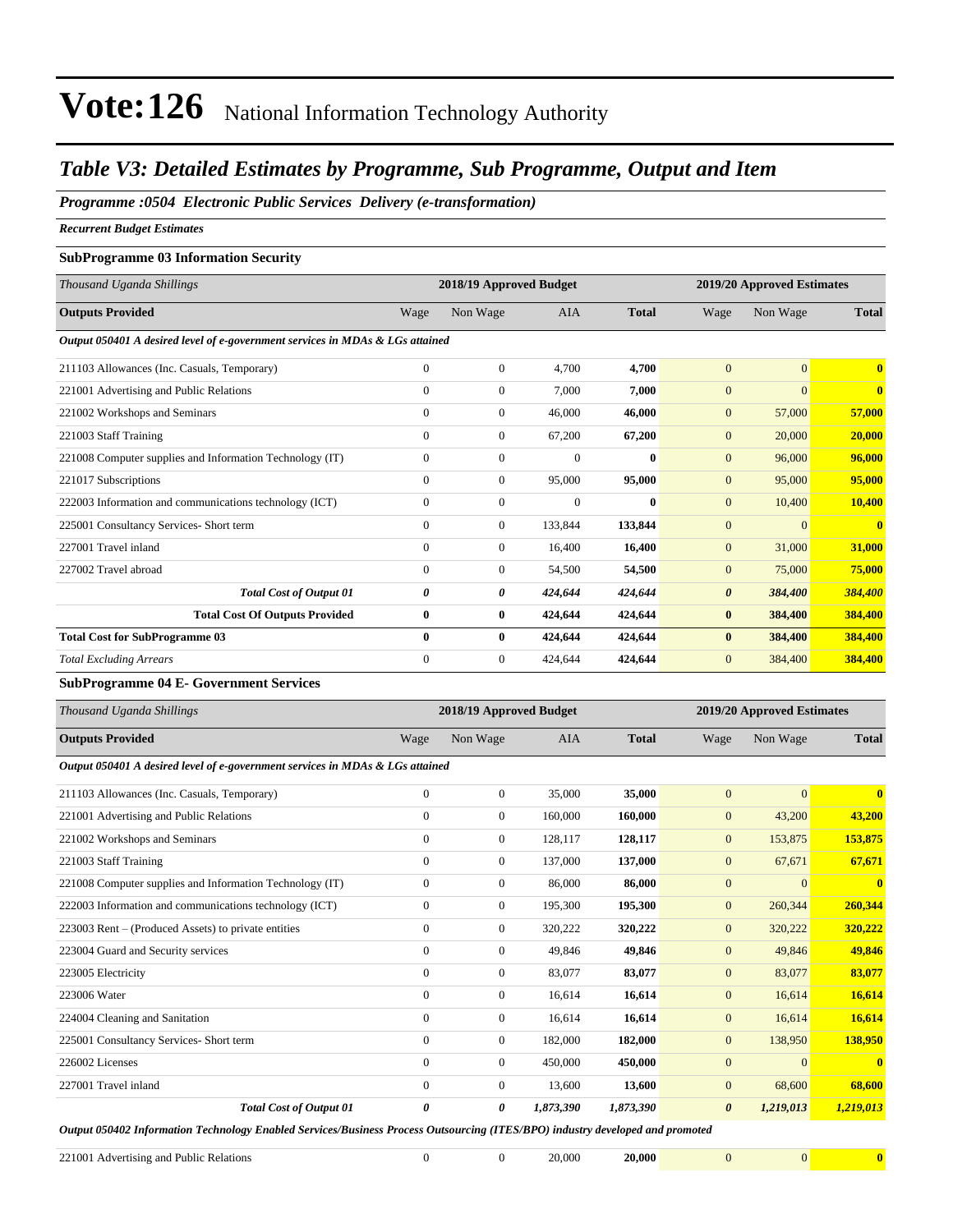| 221002 Workshops and Seminars         | $\Omega$ | $\Omega$ | 15,000    | 15,000    | $\overline{0}$        | $\overline{0}$        | 0                     |
|---------------------------------------|----------|----------|-----------|-----------|-----------------------|-----------------------|-----------------------|
| 227002 Travel abroad                  | $\Omega$ | 0        | 20,000    | 20,000    | $\overline{0}$        | $\overline{0}$        | $\bf{0}$              |
| <b>Total Cost of Output 02</b>        | 0        | 0        | 55.000    | 55,000    | $\boldsymbol{\theta}$ | $\boldsymbol{\theta}$ | $\boldsymbol{\theta}$ |
| <b>Total Cost Of Outputs Provided</b> | 0        | 0        | 1.928.390 | 1,928,390 | $\bf{0}$              | 1,219,013             | 1,219,013             |
| <b>Total Cost for SubProgramme 04</b> | 0        | 0        | 1,928,390 | 1,928,390 | $\bf{0}$              | 1,219,013             | 1.219.013             |
| <b>Total Excluding Arrears</b>        | $\Omega$ | 0        | 1,928,390 | 1,928,390 | $\overline{0}$        | 1,219,013             | 1,219,013             |

*Development Budget Estimates*

**Project 1400 Regional Communication Infrastructure**

| Thousand Uganda Shillings                                                     |                               | 2018/19 Approved Budget |                       |              |                       | 2019/20 Approved Estimates |                       |
|-------------------------------------------------------------------------------|-------------------------------|-------------------------|-----------------------|--------------|-----------------------|----------------------------|-----------------------|
| <b>Outputs Provided</b>                                                       | <b>GoU Dev't External Fin</b> |                         | <b>AIA</b>            | <b>Total</b> |                       | GoU Dev't External Fin     | <b>Total</b>          |
| Output 050401 A desired level of e-government services in MDAs & LGs attained |                               |                         |                       |              |                       |                            |                       |
| 211102 Contract Staff Salaries                                                | $\boldsymbol{0}$              | 3,661,416               | $\mathbf{0}$          | 3,661,416    | $\mathbf{0}$          | 2,423,795                  | 2,423,795             |
| 211103 Allowances (Inc. Casuals, Temporary)                                   | $\overline{0}$                | $\overline{0}$          | $\mathbf{0}$          | $\bf{0}$     | $\mathbf{0}$          | 7,196                      | 7,196                 |
| 221001 Advertising and Public Relations                                       | 74,200                        | 1,229,975               | $\boldsymbol{0}$      | 1,304,175    | 72,000                | 1,143,774                  | 1,215,774             |
| 221002 Workshops and Seminars                                                 | 72,000                        | 1,976,281               | $\mathbf{0}$          | 2,048,281    | 396,000               | 444,645                    | 840,645               |
| 221003 Staff Training                                                         | 171,300                       | 1,403,178               | $\boldsymbol{0}$      | 1,574,478    | 220,000               | 756,141                    | 976,141               |
| 221007 Books, Periodicals & Newspapers                                        | $\boldsymbol{0}$              | 52,000                  | $\mathbf{0}$          | 52,000       | $\mathbf{0}$          | 2,768                      | 2,768                 |
| 221011 Printing, Stationery, Photocopying and Binding                         | $\overline{0}$                | 34,000                  | $\overline{0}$        | 34,000       | $\boldsymbol{0}$      | 2,768                      | 2,768                 |
| 221012 Small Office Equipment                                                 | $\overline{0}$                | $\overline{0}$          | $\mathbf{0}$          | $\bf{0}$     | 20,000                | $\mathbf{0}$               | 20,000                |
| 221017 Subscriptions                                                          | $\overline{0}$                | 63,000                  | $\mathbf{0}$          | 63,000       | $\overline{0}$        | 7,196                      | 7,196                 |
| 222003 Information and communications technology (ICT)                        | $\mathbf{0}$                  | 37,776,431              | $\mathbf{0}$          | 37,776,431   | $\mathbf{0}$          | 8,658,078                  | 8,658,078             |
| 223003 Rent – (Produced Assets) to private entities                           | 237,564                       | $\boldsymbol{0}$        | $\mathbf{0}$          | 237,564      | 284,001               | $\overline{0}$             | 284,001               |
| 223004 Guard and Security services                                            | $\boldsymbol{0}$              | $\boldsymbol{0}$        | $\mathbf{0}$          | $\bf{0}$     | 12,000                | $\mathbf{0}$               | 12,000                |
| 223005 Electricity                                                            | $\overline{0}$                | $\boldsymbol{0}$        | $\mathbf{0}$          | $\bf{0}$     | 24,000                | $\overline{0}$             | 24,000                |
| 223006 Water                                                                  | $\boldsymbol{0}$              | $\boldsymbol{0}$        | $\boldsymbol{0}$      | $\bf{0}$     | 2,400                 | $\overline{0}$             | 2,400                 |
| 224004 Cleaning and Sanitation                                                | $\overline{0}$                | $\mathbf{0}$            | $\mathbf{0}$          | $\bf{0}$     | 2,400                 | $\overline{0}$             | 2,400                 |
| 225001 Consultancy Services- Short term                                       | 286,228                       | 20,509,914              | $\mathbf{0}$          | 20,796,142   | $\mathbf{0}$          | 3,568,108                  | 3,568,108             |
| 225002 Consultancy Services-Long-term                                         | $\boldsymbol{0}$              | 5,315,357               | $\mathbf{0}$          | 5,315,357    | $\mathbf{0}$          | 10,479,361                 | 10,479,361            |
| 226001 Insurances                                                             | $\mathbf{0}$                  | $\boldsymbol{0}$        | $\boldsymbol{0}$      | $\bf{0}$     | 65,000                | $\mathbf{0}$               | 65,000                |
| 227001 Travel inland                                                          | 124,000                       | 407,532                 | $\mathbf{0}$          | 531,532      | 180,000               | 41,461                     | 221,461               |
| 227002 Travel abroad                                                          | 114,200                       | 246,769                 | $\boldsymbol{0}$      | 360,969      | 120,000               | 196,372                    | 316,372               |
| 227003 Carriage, Haulage, Freight and transport hire                          | 111,300                       | 493,537                 | $\mathbf{0}$          | 604,837      | $\mathbf{0}$          | 954,903                    | 954,903               |
| 227004 Fuel, Lubricants and Oils                                              | 92,750                        | $\boldsymbol{0}$        | $\mathbf{0}$          | 92,750       | 80,000                | $\mathbf{0}$               | 80,000                |
| 228002 Maintenance - Vehicles                                                 | $\boldsymbol{0}$              | $\boldsymbol{0}$        | $\boldsymbol{0}$      | $\bf{0}$     | 30,000                | $\overline{0}$             | 30,000                |
| 228003 Maintenance - Machinery, Equipment & Furniture                         | $\mathbf{0}$                  | $\overline{0}$          | $\mathbf{0}$          | $\bf{0}$     | 12,000                | $\overline{0}$             | 12,000                |
| Total Cost Of Output 050401                                                   | 1,283,542                     | 73,169,389              | 0                     | 74,452,930   | 1,519,801             | 28,686,566                 | 30,206,367            |
| <b>Total Cost for Outputs Provided</b>                                        | 1,283,542                     | 73,169,389              | $\mathbf{0}$          | 74,452,930   | 1,519,801             | 28,686,566                 | 30,206,367            |
| <b>Capital Purchases</b>                                                      |                               | GoU Dev't External Fin  | <b>AIA</b>            | <b>Total</b> |                       | GoU Dev't External Fin     | <b>Total</b>          |
| Output 050475 Purchase of Motor Vehicles and Other Transport Equipment        |                               |                         |                       |              |                       |                            |                       |
| 312201 Transport Equipment                                                    | 230,000                       | $\boldsymbol{0}$        | $\mathbf{0}$          | 230,000      | $\overline{0}$        | $\overline{0}$             | $\bf{0}$              |
| Total Cost Of Output 050475                                                   | 230,000                       | 0                       | $\boldsymbol{\theta}$ | 230,000      | $\boldsymbol{\theta}$ | $\boldsymbol{\theta}$      | $\boldsymbol{\theta}$ |
| Output 050477 Purchase of Specialised Machinery & Equipment                   |                               |                         |                       |              |                       |                            |                       |
| 311101 Land                                                                   | $\mathbf{0}$                  | $\mathbf{0}$            | 100,000               | 100,000      | $\overline{0}$        | $\overline{0}$             | $\mathbf{0}$          |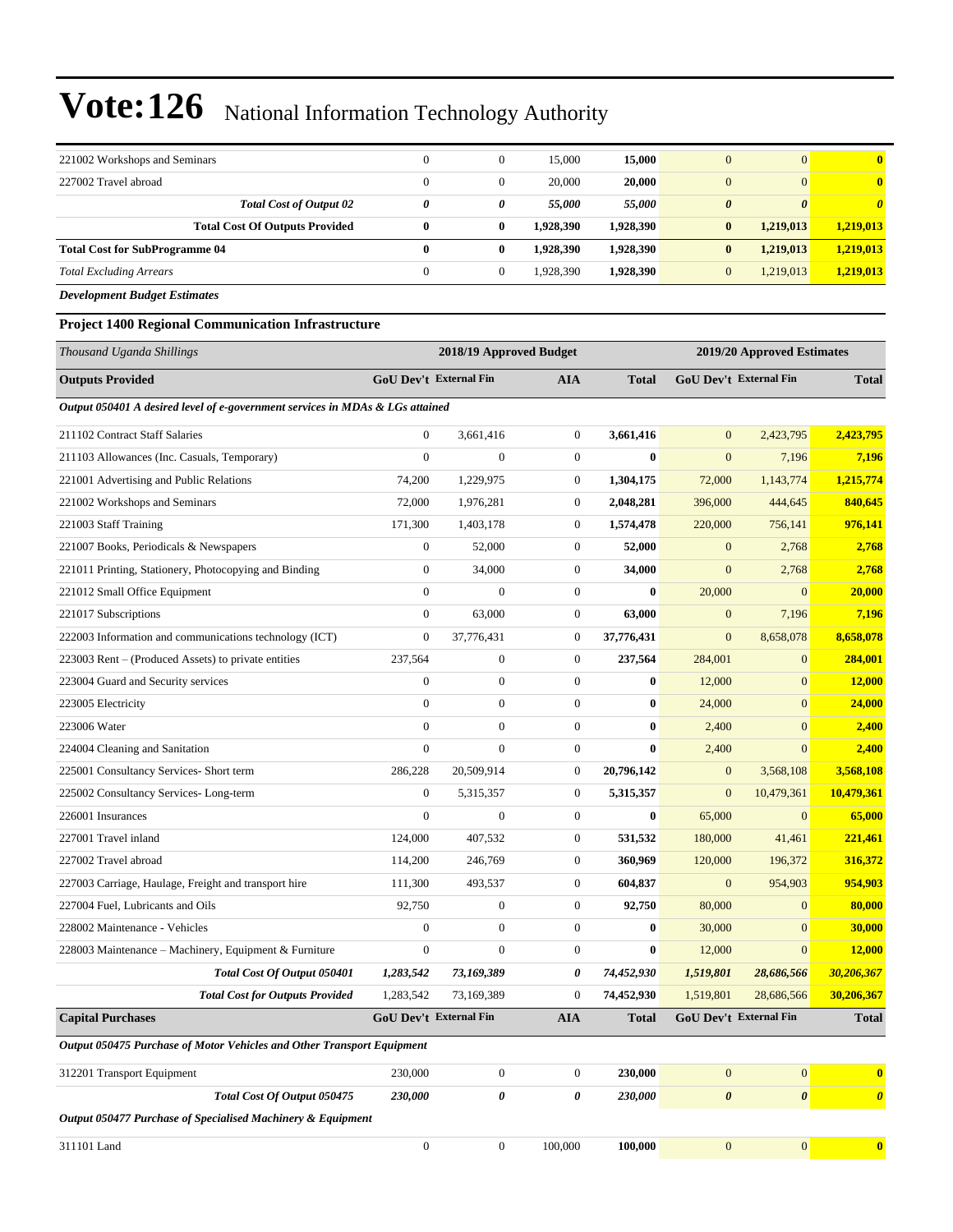| 312202 Machinery and Equipment                                                      | 60,000                        | 21,278,127              | $\mathbf{0}$     | 21,338,127   | 103,741                | 13,531,731                 | 13,635,472            |
|-------------------------------------------------------------------------------------|-------------------------------|-------------------------|------------------|--------------|------------------------|----------------------------|-----------------------|
| Total Cost Of Output 050477                                                         | 60,000                        | 21,278,127              | 100,000          | 21,438,127   | 103,741                | 13,531,731                 | 13,635,472            |
| Output 050478 Purchase of Office and Residential Furniture and Fittings             |                               |                         |                  |              |                        |                            |                       |
| 312203 Furniture & Fixtures                                                         | 50,000                        | $\boldsymbol{0}$        | $\mathbf{0}$     | 50,000       | $\mathbf{0}$           | $\mathbf{0}$               | $\bf{0}$              |
| Total Cost Of Output 050478                                                         | 50,000                        | 0                       | 0                | 50,000       | $\boldsymbol{\theta}$  | $\boldsymbol{\theta}$      | $\boldsymbol{\theta}$ |
| <b>Total Cost for Capital Purchases</b>                                             | 340,000                       | 21,278,127              | 100,000          | 21,718,127   | 103,741                | 13,531,731                 | 13,635,472            |
| <b>Arrears</b>                                                                      | <b>GoU Dev't External Fin</b> |                         | <b>AIA</b>       | <b>Total</b> | GoU Dev't External Fin |                            | <b>Total</b>          |
| Output 050499 Arrears                                                               |                               |                         |                  |              |                        |                            |                       |
| 321605 Domestic arrears (Budgeting)                                                 | 756,250                       | $\boldsymbol{0}$        | $\mathbf{0}$     | 756,250      | $\mathbf{0}$           | $\mathbf{0}$               | $\bf{0}$              |
| Total Cost Of Output 050499                                                         | 756,250                       | 0                       | 0                | 756,250      | $\boldsymbol{\theta}$  | $\boldsymbol{\theta}$      | $\boldsymbol{\theta}$ |
| <b>Total Cost for Arrears</b>                                                       | 756,250                       | $\boldsymbol{0}$        | $\boldsymbol{0}$ | 756,250      | $\mathbf{0}$           | $\mathbf{0}$               | $\bf{0}$              |
| <b>Total Cost for Project: 1400</b>                                                 | 2,379,791                     | 94,447,516              | 100,000          | 96,927,307   | 1,623,542              | 42,218,298                 | 43,841,839            |
| <b>Total Excluding Arrears</b>                                                      | 1,623,542                     | 94,447,516              | 100,000          | 96,171,058   | 1,623,542              | 42,218,298                 | 43,841,839            |
|                                                                                     | GoU                           | <b>External Fin</b>     | <b>AIA</b>       | <b>Total</b> | GoU                    | <b>External Fin</b>        | <b>Total</b>          |
| <b>Total Cost for Programme 04</b>                                                  | 2,379,791                     | 94,447,516              | 2,453,034        | 99,280,342   | 3,226,954              | 42,218,298                 | 45,445,252            |
| <b>Total Excluding Arrears</b>                                                      | 1,623,542                     | 94,447,516              | 2,453,034        | 98,524,092   | 3,226,954              | 42,218,298                 | 45,445,252            |
| Programme :0505 Shared IT infrastructure                                            |                               |                         |                  |              |                        |                            |                       |
| <b>Recurrent Budget Estimates</b>                                                   |                               |                         |                  |              |                        |                            |                       |
| <b>SubProgramme 02 Technical Services</b>                                           |                               |                         |                  |              |                        |                            |                       |
|                                                                                     |                               |                         |                  |              |                        |                            |                       |
| Thousand Uganda Shillings                                                           |                               | 2018/19 Approved Budget |                  |              |                        | 2019/20 Approved Estimates |                       |
| <b>Outputs Provided</b>                                                             | Wage                          | Non Wage                | AIA              | <b>Total</b> | Wage                   | Non Wage                   | <b>Total</b>          |
| Output 050501 A Rationalized and Intergrated national IT infrastructure and Systems |                               |                         |                  |              |                        |                            |                       |
| 221001 Advertising and Public Relations                                             | $\mathbf{0}$                  | $\boldsymbol{0}$        | 7,500            | 7,500        | $\boldsymbol{0}$       | 8,400                      | 8,400                 |
| 221002 Workshops and Seminars                                                       | $\boldsymbol{0}$              | $\boldsymbol{0}$        | 80,000           | 80,000       | $\mathbf{0}$           | 35,000                     | 35,000                |
| 221003 Staff Training                                                               | $\mathbf{0}$                  | $\boldsymbol{0}$        | $\overline{0}$   | $\mathbf{0}$ | $\mathbf{0}$           | 100,000                    | 100,000               |
| 221008 Computer supplies and Information Technology (IT)                            | $\boldsymbol{0}$              | 0                       | 127,750          | 127,750      | $\mathbf{0}$           | $\mathbf{0}$               | $\bf{0}$              |
| 221011 Printing, Stationery, Photocopying and Binding                               | $\mathbf{0}$                  | $\boldsymbol{0}$        | 10,000           | 10,000       | $\mathbf{0}$           | 500                        | 500                   |
| 221017 Subscriptions                                                                | $\mathbf{0}$                  | $\boldsymbol{0}$        | 10,000           | 10,000       | $\mathbf{0}$           | $\mathbf{0}$               | $\mathbf{0}$          |
| 222001 Telecommunications                                                           | $\boldsymbol{0}$              | $\boldsymbol{0}$        | $\boldsymbol{0}$ | $\bf{0}$     | $\mathbf{0}$           | 2,400                      | 2,400                 |
| 222003 Information and communications technology (ICT)                              | $\boldsymbol{0}$              | 15,771,478              | 7,219,004        | 22,990,483   | $\mathbf{0}$           | 15,571,478                 | 15,571,478            |
| 225001 Consultancy Services- Short term                                             | $\boldsymbol{0}$              | $\boldsymbol{0}$        | 300,000          | 300,000      | $\boldsymbol{0}$       | $\mathbf{0}$               | $\mathbf{0}$          |
| 225002 Consultancy Services-Long-term                                               | $\mathbf{0}$                  | $\boldsymbol{0}$        | $\boldsymbol{0}$ | $\bf{0}$     | $\boldsymbol{0}$       | 100,000                    | 100,000               |
| 226002 Licenses                                                                     | $\mathbf{0}$                  | $\boldsymbol{0}$        | 75,900           | 75,900       | $\mathbf{0}$           | 75,900                     | 75,900                |
| 227001 Travel inland                                                                | $\boldsymbol{0}$              | $\boldsymbol{0}$        | 70,000           | 70,000       | $\mathbf{0}$           | 439,858                    | 439,858               |
| 227002 Travel abroad                                                                | $\boldsymbol{0}$              | $\boldsymbol{0}$        | 125,000          | 125,000      | $\mathbf{0}$           | 65,429                     | 65,429                |
| 227004 Fuel, Lubricants and Oils                                                    | $\boldsymbol{0}$              | 0                       | 27,500           | 27,500       | $\mathbf{0}$           | 10,750                     | 10,750                |
| 228004 Maintenance – Other                                                          | $\boldsymbol{0}$              | $\boldsymbol{0}$        | $\boldsymbol{0}$ | $\bf{0}$     | $\boldsymbol{0}$       | 70,001                     | 70,001                |
| <b>Total Cost of Output 01</b>                                                      | 0                             | 15,771,478              | 8,052,654        | 23,824,132   | $\boldsymbol{\theta}$  | 16,479,715                 | 16,479,715            |
| <b>Total Cost Of Outputs Provided</b>                                               | $\bf{0}$                      | 15,771,478              | 8,052,654        | 23,824,132   | $\bf{0}$               | 16,479,715                 | 16,479,715            |
| <b>Total Cost for SubProgramme 02</b>                                               | $\bf{0}$                      | 15,771,478              | 8,052,654        | 23,824,132   | $\bf{0}$               | 16,479,715                 | 16,479,715            |
| <b>Total Excluding Arrears</b>                                                      | $\mathbf{0}$                  | 15,771,478              | 8,052,654        | 23,824,132   | $\mathbf{0}$           | 16,479,715                 | 16,479,715            |
| N/A                                                                                 |                               |                         |                  |              |                        |                            |                       |
|                                                                                     | GoU                           | <b>External Fin</b>     | <b>AIA</b>       | <b>Total</b> | GoU                    | <b>External Fin</b>        | <b>Total</b>          |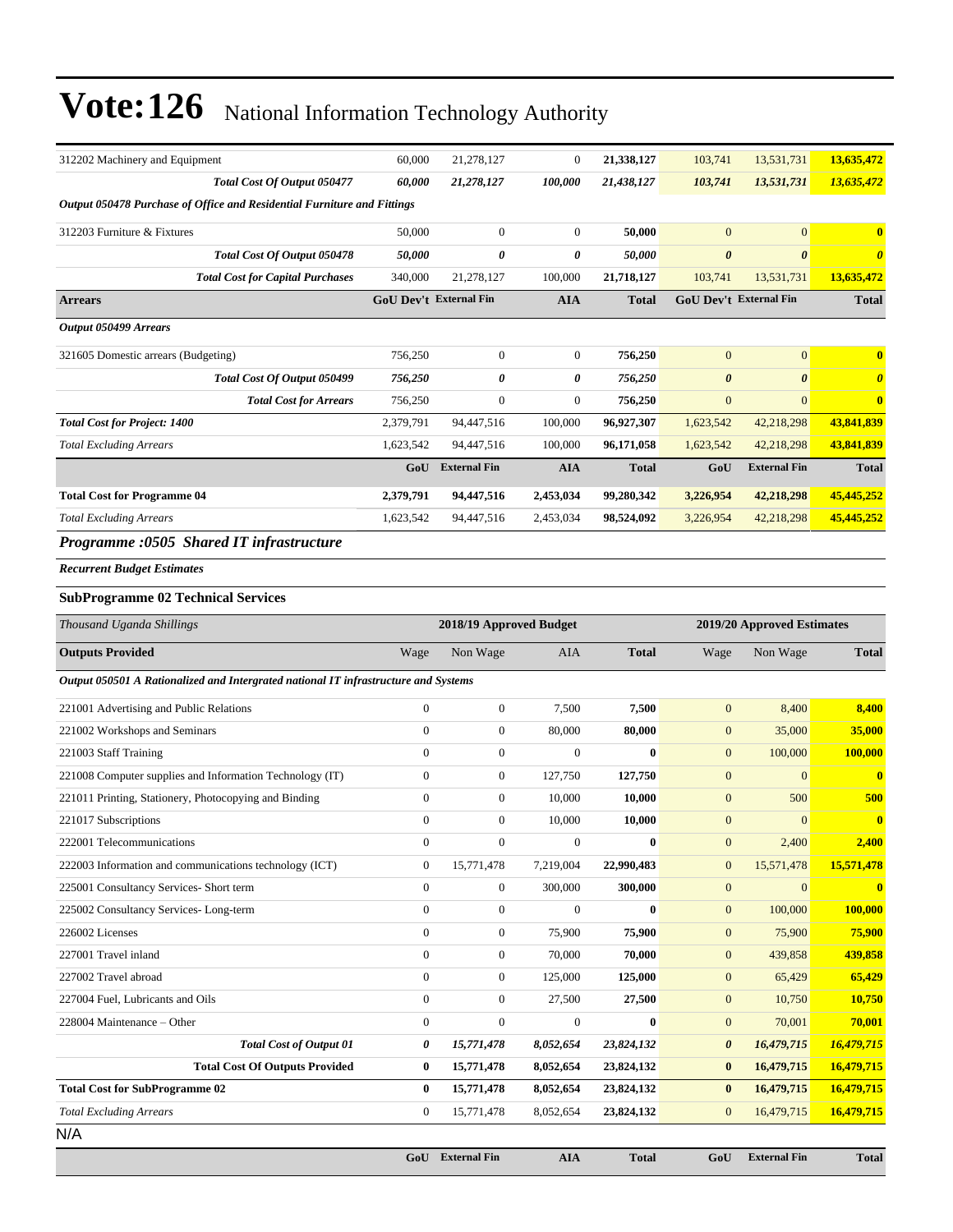| <b>Total Cost for Programme 05</b>                                   | 15,771,478       | $\bf{0}$                | 8,052,654  | 23,824,132   | 16,479,715            | $\bf{0}$                   | 16,479,715              |
|----------------------------------------------------------------------|------------------|-------------------------|------------|--------------|-----------------------|----------------------------|-------------------------|
| <b>Total Excluding Arrears</b>                                       | 15,771,478       | $\overline{0}$          | 8,052,654  | 23,824,132   | 16,479,715            | $\mathbf{0}$               | 16,479,715              |
| Programme :0506 Streamlined IT Governance and capacity development   |                  |                         |            |              |                       |                            |                         |
| <b>Recurrent Budget Estimates</b>                                    |                  |                         |            |              |                       |                            |                         |
| <b>SubProgramme 01 Headquarters</b>                                  |                  |                         |            |              |                       |                            |                         |
| Thousand Uganda Shillings                                            |                  | 2018/19 Approved Budget |            |              |                       | 2019/20 Approved Estimates |                         |
| <b>Outputs Provided</b>                                              | Wage             | Non Wage                | <b>AIA</b> | <b>Total</b> | Wage                  | Non Wage                   | <b>Total</b>            |
| Output 050601 Strengthened and aligned NITA-U to deliver its mandate |                  |                         |            |              |                       |                            |                         |
| 211103 Allowances (Inc. Casuals, Temporary)                          | $\boldsymbol{0}$ | $\boldsymbol{0}$        | 60,000     | 60,000       | $\mathbf{0}$          | $\mathbf{0}$               | $\overline{\mathbf{0}}$ |
| 221001 Advertising and Public Relations                              | $\mathbf{0}$     | $\boldsymbol{0}$        | 40,000     | 40,000       | $\mathbf{0}$          | 42,000                     | 42,000                  |
| 221002 Workshops and Seminars                                        | $\mathbf{0}$     | $\boldsymbol{0}$        | 59,500     | 59,500       | $\mathbf{0}$          | 64,000                     | 64,000                  |
| 221003 Staff Training                                                | $\mathbf{0}$     | $\boldsymbol{0}$        | 38,500     | 38,500       | $\mathbf{0}$          | 60,000                     | 60,000                  |
| 221007 Books, Periodicals & Newspapers                               | $\mathbf{0}$     | $\boldsymbol{0}$        | 10,000     | 10,000       | $\boldsymbol{0}$      | 30,000                     | 30,000                  |
| 221008 Computer supplies and Information Technology (IT)             | $\mathbf{0}$     | $\boldsymbol{0}$        | 60,000     | 60,000       | $\mathbf{0}$          | 80,000                     | 80,000                  |
| 221011 Printing, Stationery, Photocopying and Binding                | $\mathbf{0}$     | $\boldsymbol{0}$        | 25,000     | 25,000       | $\mathbf{0}$          | 30,000                     | 30,000                  |
| 221017 Subscriptions                                                 | $\theta$         | $\boldsymbol{0}$        | 13,000     | 13,000       | $\mathbf{0}$          | 13,000                     | 13,000                  |
| 225001 Consultancy Services- Short term                              | $\mathbf{0}$     | $\boldsymbol{0}$        | 844,000    | 844,000      | $\boldsymbol{0}$      | $\overline{0}$             | $\mathbf{0}$            |
| 225002 Consultancy Services-Long-term                                | $\theta$         | $\boldsymbol{0}$        | $\Omega$   | $\mathbf{0}$ | $\mathbf{0}$          | 360,683                    | 360,683                 |
| 227001 Travel inland                                                 | $\mathbf{0}$     | $\boldsymbol{0}$        | 63,683     | 63,683       | $\mathbf{0}$          | 65,000                     | 65,000                  |
| 227002 Travel abroad                                                 | $\overline{0}$   | $\boldsymbol{0}$        | 40,000     | 40,000       | $\mathbf{0}$          | 70,000                     | 70,000                  |
| 227004 Fuel, Lubricants and Oils                                     | $\mathbf{0}$     | $\boldsymbol{0}$        | 4,000      | 4,000        | $\mathbf{0}$          | $\overline{0}$             | $\overline{0}$          |
| 228002 Maintenance - Vehicles                                        | $\theta$         | $\boldsymbol{0}$        | $\Omega$   | $\mathbf{0}$ | $\mathbf{0}$          | 10,000                     | 10,000                  |
| <b>Total Cost of Output 01</b>                                       | 0                | 0                       | 1,257,683  | 1,257,683    | $\boldsymbol{\theta}$ | 824,683                    | 824,683                 |
| <b>Total Cost Of Outputs Provided</b>                                | $\bf{0}$         | $\bf{0}$                | 1,257,683  | 1,257,683    | $\bf{0}$              | 824,683                    | 824,683                 |
| <b>Total Cost for SubProgramme 01</b>                                | $\bf{0}$         | $\bf{0}$                | 1,257,683  | 1,257,683    | $\bf{0}$              | 824,683                    | 824,683                 |
| <b>Total Excluding Arrears</b>                                       | $\mathbf{0}$     | $\boldsymbol{0}$        | 1,257,683  | 1,257,683    | $\mathbf{0}$          | 824,683                    | 824,683                 |
| SubProgramme 05 Regulatory Compliance & Legal Services               |                  |                         |            |              |                       |                            |                         |
| Thousand Hoanda Shillings                                            |                  | 2018/10 Approved Budget |            |              |                       | 2010/20 Approved Fetimates |                         |

| Thousand Uganda Shillings                                                  |              |                  | 2018/19 Approved Budget |              | 2019/20 Approved Estimates |              |              |  |
|----------------------------------------------------------------------------|--------------|------------------|-------------------------|--------------|----------------------------|--------------|--------------|--|
| <b>Outputs Provided</b>                                                    | Wage         | Non Wage         | AIA                     | <b>Total</b> | Wage                       | Non Wage     | <b>Total</b> |  |
| Output 050603 A well regulated IT environment in Public and Private sector |              |                  |                         |              |                            |              |              |  |
| 211103 Allowances (Inc. Casuals, Temporary)                                | $\mathbf{0}$ | $\boldsymbol{0}$ | 166,799                 | 166,799      | $\overline{0}$             | 76,799       | 76,799       |  |
| 221001 Advertising and Public Relations                                    | $\mathbf{0}$ | $\overline{0}$   | 16,990                  | 16,990       | $\overline{0}$             | 16,200       | 16,200       |  |
| 221002 Workshops and Seminars                                              | $\mathbf{0}$ | $\overline{0}$   | 10,000                  | 10,000       | $\mathbf{0}$               | 20,000       | 20,000       |  |
| 221003 Staff Training                                                      | $\mathbf{0}$ | $\boldsymbol{0}$ | 49,000                  | 49,000       | $\mathbf{0}$               | 72,000       | 72,000       |  |
| 221007 Books, Periodicals & Newspapers                                     | $\mathbf{0}$ | 0                | 6,010                   | 6,010        | $\mathbf{0}$               | 25,210       | 25,210       |  |
| 221009 Welfare and Entertainment                                           | $\mathbf{0}$ | $\boldsymbol{0}$ | 5,000                   | 5,000        | $\mathbf{0}$               | 5,000        | 5,000        |  |
| 221011 Printing, Stationery, Photocopying and Binding                      | $\mathbf{0}$ | 0                | 9,500                   | 9,500        | $\mathbf{0}$               | 16,500       | 16,500       |  |
| 221012 Small Office Equipment                                              | $\mathbf{0}$ | $\overline{0}$   | $\Omega$                | $\mathbf{0}$ | $\mathbf{0}$               | 3,000        | 3,000        |  |
| 221017 Subscriptions                                                       | $\mathbf{0}$ | $\boldsymbol{0}$ | 6,000                   | 6,000        | $\mathbf{0}$               | 30,000       | 30,000       |  |
| 225001 Consultancy Services- Short term                                    | $\mathbf{0}$ | 0                | 35,000                  | 35,000       | $\mathbf{0}$               | 40,000       | 40,000       |  |
| 227001 Travel inland                                                       | $\mathbf{0}$ | 0                | 18,000                  | 18,000       | $\overline{0}$             | 26,000       | 26,000       |  |
| 227002 Travel abroad                                                       | $\mathbf{0}$ | $\overline{0}$   | 16,000                  | 16,000       | $\mathbf{0}$               | 86,000       | 86,000       |  |
| 227004 Fuel, Lubricants and Oils                                           | $\mathbf{0}$ | $\mathbf{0}$     | 2,000                   | 2,000        | $\overline{0}$             | $\mathbf{0}$ | $\mathbf{0}$ |  |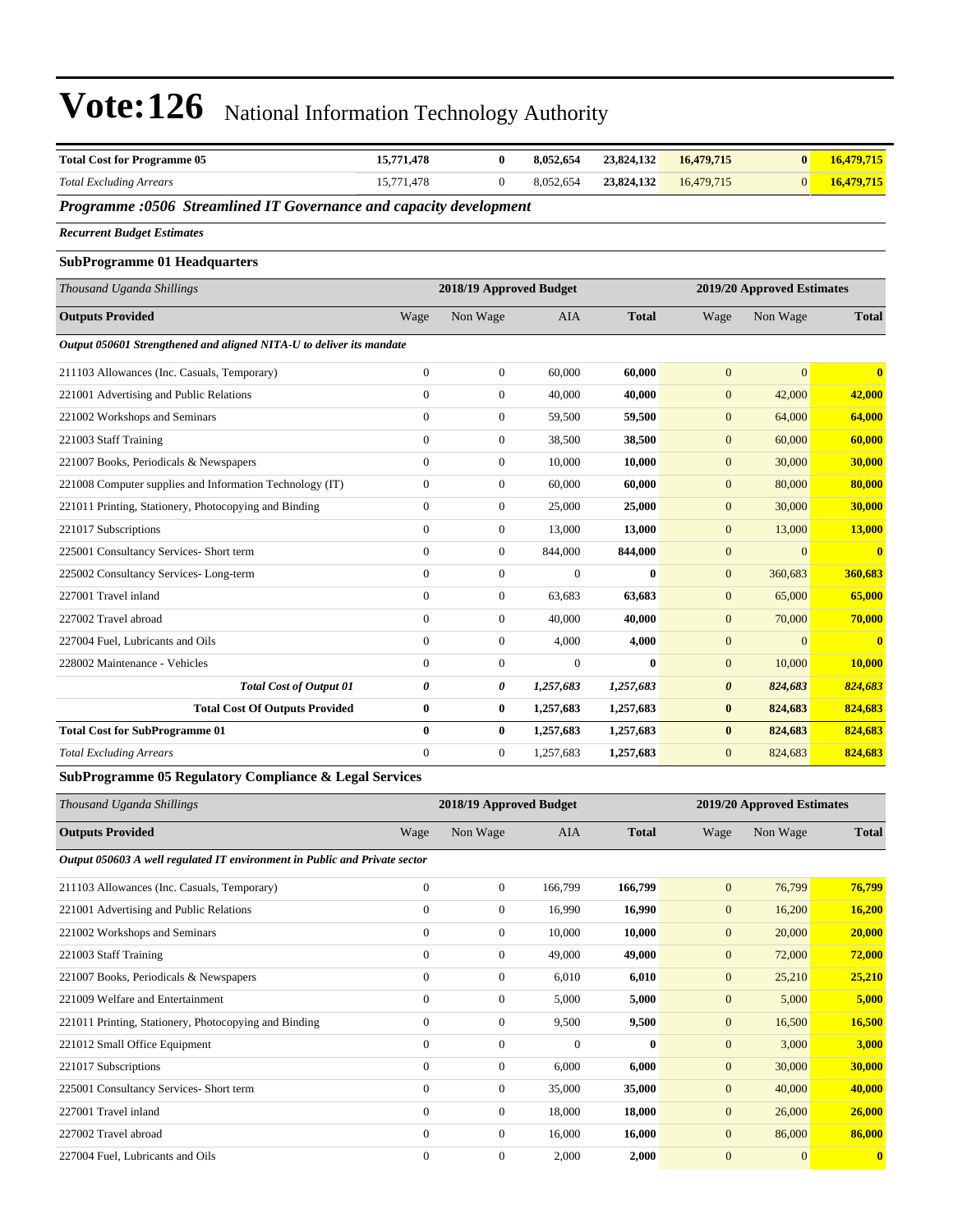| 282102 Fines and Penalties/ Court wards |  | 20,000  | 20.000  | 22,300                           | 22,300  |
|-----------------------------------------|--|---------|---------|----------------------------------|---------|
| <b>Total Cost of Output 03</b>          |  | 360.299 | 360,299 | 439,009<br>$\boldsymbol{\theta}$ | 439,009 |
| <b>Total Cost Of Outputs Provided</b>   |  | 360,299 | 360,299 | 439,009<br>0                     | 439,009 |
| <b>Total Cost for SubProgramme 05</b>   |  | 360,299 | 360,299 | 439,009<br>0                     | 439,009 |
| <b>Total Excluding Arrears</b>          |  | 360,299 | 360,299 | 439,009                          | 439,009 |

#### **SubProgramme 06 Planning, Research & Development**

| Thousand Uganda Shillings                                                     |                | 2018/19 Approved Budget |            | 2019/20 Approved Estimates |                |          |              |
|-------------------------------------------------------------------------------|----------------|-------------------------|------------|----------------------------|----------------|----------|--------------|
| <b>Outputs Provided</b>                                                       | Wage           | Non Wage                | <b>AIA</b> | <b>Total</b>               | Wage           | Non Wage | <b>Total</b> |
| Output 050602 IT Research, Development and Innovations Supported and Promoted |                |                         |            |                            |                |          |              |
| 211103 Allowances (Inc. Casuals, Temporary)                                   | $\mathbf{0}$   | $\mathbf{0}$            | 65,000     | 65,000                     | $\mathbf{0}$   | 10,000   | 10,000       |
| 221001 Advertising and Public Relations                                       | $\mathbf{0}$   | $\mathbf{0}$            | 20,000     | 20,000                     | $\mathbf{0}$   | 3,000    | 3,000        |
| 221002 Workshops and Seminars                                                 | $\mathbf{0}$   | $\mathbf{0}$            | 37,500     | 37,500                     | $\mathbf{0}$   | 15,000   | 15,000       |
| 221003 Staff Training                                                         | $\mathbf{0}$   | $\mathbf{0}$            | 59,500     | 59,500                     | $\mathbf{0}$   | 30,000   | 30,000       |
| 221011 Printing, Stationery, Photocopying and Binding                         | $\mathbf{0}$   | $\mathbf{0}$            | 10.000     | 10,000                     | $\mathbf{0}$   | 10,000   | 10,000       |
| 221017 Subscriptions                                                          | $\theta$       | $\mathbf{0}$            | 20,800     | 20,800                     | $\overline{0}$ | 21,000   | 21,000       |
| 225001 Consultancy Services- Short term                                       | $\Omega$       | $\mathbf{0}$            | 186,485    | 186,485                    | $\overline{0}$ | $\Omega$ | $\mathbf{0}$ |
| 225002 Consultancy Services-Long-term                                         | $\mathbf{0}$   | $\overline{0}$          | $\Omega$   | $\mathbf{0}$               | $\overline{0}$ | 606,000  | 606,000      |
| 227001 Travel inland                                                          | $\mathbf{0}$   | $\mathbf{0}$            | 50,000     | 50,000                     | $\overline{0}$ | 45,000   | 45,000       |
| 227002 Travel abroad                                                          | $\mathbf{0}$   | $\mathbf{0}$            | 32,500     | 32,500                     | $\mathbf{0}$   | 40,000   | 40,000       |
| <b>Total Cost of Output 02</b>                                                | 0              | 0                       | 481,785    | 481,785                    | 0              | 780,000  | 780,000      |
| <b>Total Cost Of Outputs Provided</b>                                         | $\bf{0}$       | 0                       | 481,785    | 481,785                    | $\bf{0}$       | 780,000  | 780,000      |
| <b>Total Cost for SubProgramme 06</b>                                         | $\bf{0}$       | $\bf{0}$                | 481,785    | 481,785                    | $\bf{0}$       | 780,000  | 780,000      |
| <b>Total Excluding Arrears</b>                                                | $\overline{0}$ | $\overline{0}$          | 481,785    | 481,785                    | $\mathbf{0}$   | 780,000  | 780,000      |

#### **SubProgramme 07 Finance and Administration**

| Thousand Uganda Shillings                                            | 2018/19 Approved Budget |                  |                |              | 2019/20 Approved Estimates |                |                |
|----------------------------------------------------------------------|-------------------------|------------------|----------------|--------------|----------------------------|----------------|----------------|
| <b>Outputs Provided</b>                                              | Wage                    | Non Wage         | <b>AIA</b>     | <b>Total</b> | Wage                       | Non Wage       | <b>Total</b>   |
| Output 050601 Strengthened and aligned NITA-U to deliver its mandate |                         |                  |                |              |                            |                |                |
| 211102 Contract Staff Salaries                                       | 6,645,162               | $\overline{0}$   | $\overline{0}$ | 6,645,162    | 6,645,162                  | $\mathbf{0}$   | 6,645,162      |
| 211103 Allowances (Inc. Casuals, Temporary)                          | $\mathbf{0}$            | $\boldsymbol{0}$ | 709,600        | 709,600      | $\mathbf{0}$               | 430,700        | 430,700        |
| 212101 Social Security Contributions                                 | $\mathbf{0}$            | 818,951          | 21,156         | 840,107      | $\mathbf{0}$               | 818,951        | 818,951        |
| 213001 Medical expenses (To employees)                               | $\mathbf{0}$            | 0                | 300,000        | 300,000      | $\mathbf{0}$               | 473,300        | 473,300        |
| 213002 Incapacity, death benefits and funeral expenses               | $\boldsymbol{0}$        | 0                | 199,613        | 199,613      | $\mathbf{0}$               | 190,000        | <b>190,000</b> |
| 213004 Gratuity Expenses                                             | $\mathbf{0}$            | 1,288,346        | 341,923        | 1,630,270    | $\mathbf{0}$               | 1,288,346      | 1,288,346      |
| 221001 Advertising and Public Relations                              | $\mathbf{0}$            | 0                | 15,000         | 15,000       | $\mathbf{0}$               | 18,900         | <b>18,900</b>  |
| 221002 Workshops and Seminars                                        | $\mathbf{0}$            | 0                | 30,000         | 30,000       | $\mathbf{0}$               | 49,000         | 49,000         |
| 221003 Staff Training                                                | $\mathbf{0}$            | 0                | 170,000        | 170,000      | $\mathbf{0}$               | $\overline{0}$ | $\mathbf{0}$   |
| 221004 Recruitment Expenses                                          | $\mathbf{0}$            | 0                | 39,600         | 39,600       | $\mathbf{0}$               | 20,000         | 20,000         |
| 221007 Books, Periodicals & Newspapers                               | $\mathbf{0}$            | $\overline{0}$   | 25,400         | 25,400       | $\mathbf{0}$               | 16,320         | 16,320         |
| 221009 Welfare and Entertainment                                     | $\mathbf{0}$            | $\boldsymbol{0}$ | 643,345        | 643,345      | $\mathbf{0}$               | 543,700        | 543,700        |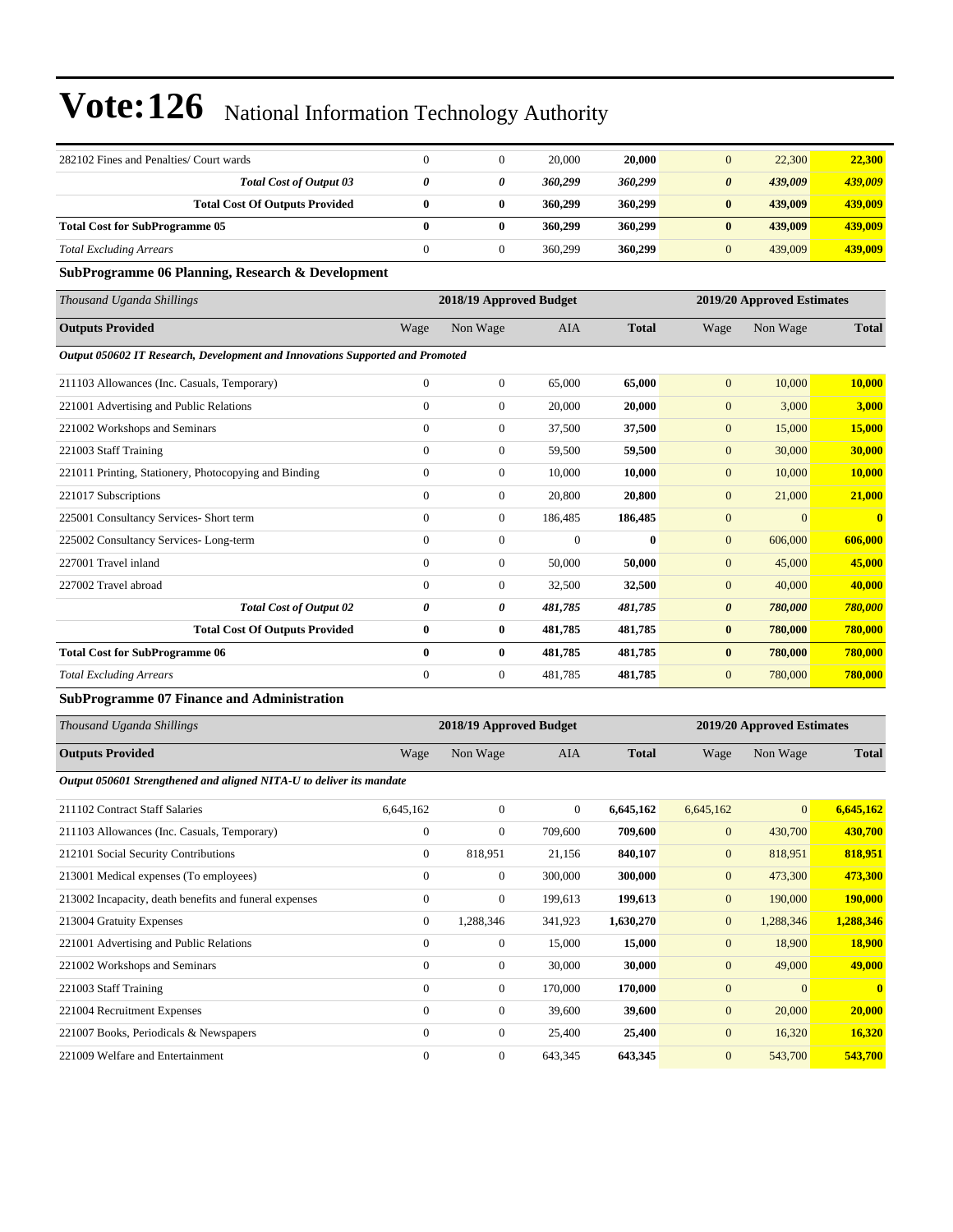| 221011 Printing, Stationery, Photocopying and Binding |                                       | $\boldsymbol{0}$        | $\boldsymbol{0}$ | 150,000          | 150,000      | $\mathbf{0}$          | 127,786                    | 127,786               |  |
|-------------------------------------------------------|---------------------------------------|-------------------------|------------------|------------------|--------------|-----------------------|----------------------------|-----------------------|--|
| 221017 Subscriptions                                  |                                       | $\overline{0}$          | $\boldsymbol{0}$ | 15,750           | 15,750       | $\boldsymbol{0}$      | 18,000                     | <b>18,000</b>         |  |
| 222001 Telecommunications                             |                                       | $\overline{0}$          | $\boldsymbol{0}$ | 193,680          | 193,680      | $\mathbf{0}$          | 168,000                    | 168,000               |  |
| 222002 Postage and Courier                            |                                       | $\boldsymbol{0}$        | $\boldsymbol{0}$ | 12,000           | 12,000       | $\boldsymbol{0}$      | 12,000                     | 12,000                |  |
| 223002 Rates                                          |                                       | $\overline{0}$          | $\overline{0}$   | $\overline{0}$   | $\bf{0}$     | $\boldsymbol{0}$      | 10,000                     | 10,000                |  |
| 223003 Rent – (Produced Assets) to private entities   |                                       | $\mathbf{0}$            | 1,422,626        | $\overline{0}$   | 1,422,626    | $\mathbf{0}$          | 1,422,627                  | 1,422,627             |  |
| 223004 Guard and Security services                    |                                       | $\boldsymbol{0}$        | $\boldsymbol{0}$ | 125,000          | 125,000      | $\mathbf{0}$          | 184,800                    | 184,800               |  |
| 223005 Electricity                                    |                                       | $\overline{0}$          | $\boldsymbol{0}$ | 72,000           | 72,000       | $\mathbf{0}$          | 264,000                    | 264,000               |  |
| 223006 Water                                          |                                       | $\mathbf{0}$            | $\boldsymbol{0}$ | 18,000           | 18,000       | $\mathbf{0}$          | 9,600                      | 9,600                 |  |
| 224004 Cleaning and Sanitation                        |                                       | $\boldsymbol{0}$        | $\boldsymbol{0}$ | 89,136           | 89,136       | $\boldsymbol{0}$      | 96,000                     | 96,000                |  |
| 226001 Insurances                                     |                                       | $\overline{0}$          | $\boldsymbol{0}$ | 40,000           | 40,000       | $\mathbf{0}$          | 16,000                     | 16,000                |  |
| 227001 Travel inland                                  |                                       | $\mathbf{0}$            | $\mathbf{0}$     | 30,000           | 30,000       | $\mathbf{0}$          | 30,000                     | 30,000                |  |
| 227002 Travel abroad                                  |                                       | $\boldsymbol{0}$        | $\boldsymbol{0}$ | 46,500           | 46,500       | $\boldsymbol{0}$      | 50,000                     | 50,000                |  |
| 227004 Fuel, Lubricants and Oils                      |                                       | $\overline{0}$          | $\boldsymbol{0}$ | 200,000          | 200,000      | $\mathbf{0}$          | 139,812                    | 139,812               |  |
| 228002 Maintenance - Vehicles                         |                                       | $\mathbf{0}$            | $\mathbf{0}$     | 88,000           | 88,000       | $\mathbf{0}$          | 124,000                    | 124,000               |  |
| 228003 Maintenance – Machinery, Equipment & Furniture |                                       | $\boldsymbol{0}$        | $\boldsymbol{0}$ | 50,000           | 50,000       | $\mathbf{0}$          | 65,000                     | 65,000                |  |
| 228004 Maintenance - Other                            |                                       | $\overline{0}$          | $\mathbf{0}$     | 40,250           | 40,250       | $\mathbf{0}$          | 10,000                     | 10,000                |  |
|                                                       | <b>Total Cost of Output 01</b>        | 6,645,162               | 3,529,924        | 3,665,953        | 13,841,038   | 6,645,162             | 6,596,841                  | 13,242,003            |  |
|                                                       | <b>Total Cost Of Outputs Provided</b> | 6,645,162               | 3,529,924        | 3,665,953        | 13,841,038   | 6,645,162             | 6,596,841                  | 13,242,003            |  |
| <b>Arrears</b>                                        |                                       | Wage                    | Non Wage         | <b>AIA</b>       | <b>Total</b> | Wage                  | Non Wage                   | <b>Total</b>          |  |
| Output 050699 Arrears                                 |                                       |                         |                  |                  |              |                       |                            |                       |  |
| 321605 Domestic arrears (Budgeting)                   |                                       | $\boldsymbol{0}$        | 214,545          | $\mathbf{0}$     | 214,545      | $\mathbf{0}$          | $\mathbf{0}$               | $\bf{0}$              |  |
| 321613 Telephone arrears (Budgeting)                  |                                       | $\boldsymbol{0}$        | 7,000            | $\boldsymbol{0}$ | 7,000        | $\boldsymbol{0}$      | $\mathbf{0}$               | $\bf{0}$              |  |
| 321614 Electricity arrears (Budgeting)                |                                       | $\boldsymbol{0}$        | 7,400            | $\boldsymbol{0}$ | 7,400        | $\boldsymbol{0}$      | $\mathbf{0}$               | $\bf{0}$              |  |
|                                                       | <b>Total Cost of Output 99</b>        | 0                       | 228,946          | 0                | 228,946      | $\boldsymbol{\theta}$ | $\boldsymbol{\theta}$      | $\boldsymbol{\theta}$ |  |
|                                                       | <b>Total Cost Of Arrears</b>          | $\bf{0}$                | 228,946          | $\bf{0}$         | 228,946      | $\bf{0}$              | $\bf{0}$                   | $\bf{0}$              |  |
| <b>Total Cost for SubProgramme 07</b>                 |                                       | 6,645,162               | 3,758,869        | 3,665,953        | 14,069,984   | 6,645,162             | 6,596,841                  | 13,242,003            |  |
| <b>Total Excluding Arrears</b>                        |                                       | 6,645,162               | 3,529,924        | 3,665,953        | 13,841,038   | 6,645,162             | 6,596,841                  | 13,242,003            |  |
| <b>Development Budget Estimates</b>                   |                                       |                         |                  |                  |              |                       |                            |                       |  |
| Project 1541 Institutional Support for NITA-U         |                                       |                         |                  |                  |              |                       |                            |                       |  |
| Thousand Uganda Shillings                             |                                       | 2018/19 Approved Budget |                  |                  |              |                       | 2019/20 Approved Estimates |                       |  |

| Inousana Uganda Shillings                                              | 2018/19 Approved Budget       |                  | 2019/20 Approved Estimates |                       |                               |                       |                |
|------------------------------------------------------------------------|-------------------------------|------------------|----------------------------|-----------------------|-------------------------------|-----------------------|----------------|
| <b>Outputs Provided</b>                                                | <b>GoU Dev't External Fin</b> |                  | <b>AIA</b>                 | <b>Total</b>          | <b>GoU Dev't External Fin</b> |                       | <b>Total</b>   |
| Output 050601 Strengthened and aligned NITA-U to deliver its mandate   |                               |                  |                            |                       |                               |                       |                |
| 221003 Staff Training                                                  | $\mathbf{0}$                  | $\boldsymbol{0}$ | $\mathbf{0}$               | $\mathbf{0}$          | 309,000                       | $\mathbf{0}$          | 309,000        |
| Total Cost Of Output 050601                                            | 0                             | 0                | 0                          | $\theta$              | 309,000                       | $\boldsymbol{\theta}$ | 309,000        |
| <b>Total Cost for Outputs Provided</b>                                 | $\boldsymbol{0}$              | $\boldsymbol{0}$ | $\mathbf{0}$               | $\bf{0}$              | 309,000                       | $\mathbf{0}$          | 309,000        |
| <b>Capital Purchases</b>                                               | <b>GoU Dev't External Fin</b> |                  | AIA                        | <b>Total</b>          | <b>GoU Dev't External Fin</b> |                       | <b>Total</b>   |
| Output 050671 Acquisition of Land by Government                        |                               |                  |                            |                       |                               |                       |                |
| 311101 Land                                                            | $\Omega$                      | $\mathbf{0}$     | $\Omega$                   | $\bf{0}$              | 100,000                       | $\overline{0}$        | <b>100,000</b> |
| Total Cost Of Output 050671                                            | 0                             | 0                | 0                          | $\boldsymbol{\theta}$ | 100,000                       | $\boldsymbol{\theta}$ | 100,000        |
| Output 050676 Purchase of Office and ICT Equipment, including Software |                               |                  |                            |                       |                               |                       |                |
| 312202 Machinery and Equipment                                         | $\mathbf{0}$                  | $\mathbf{0}$     | $\mathbf{0}$               | $\bf{0}$              | 177,577                       | $\mathbf{0}$          | 177,577        |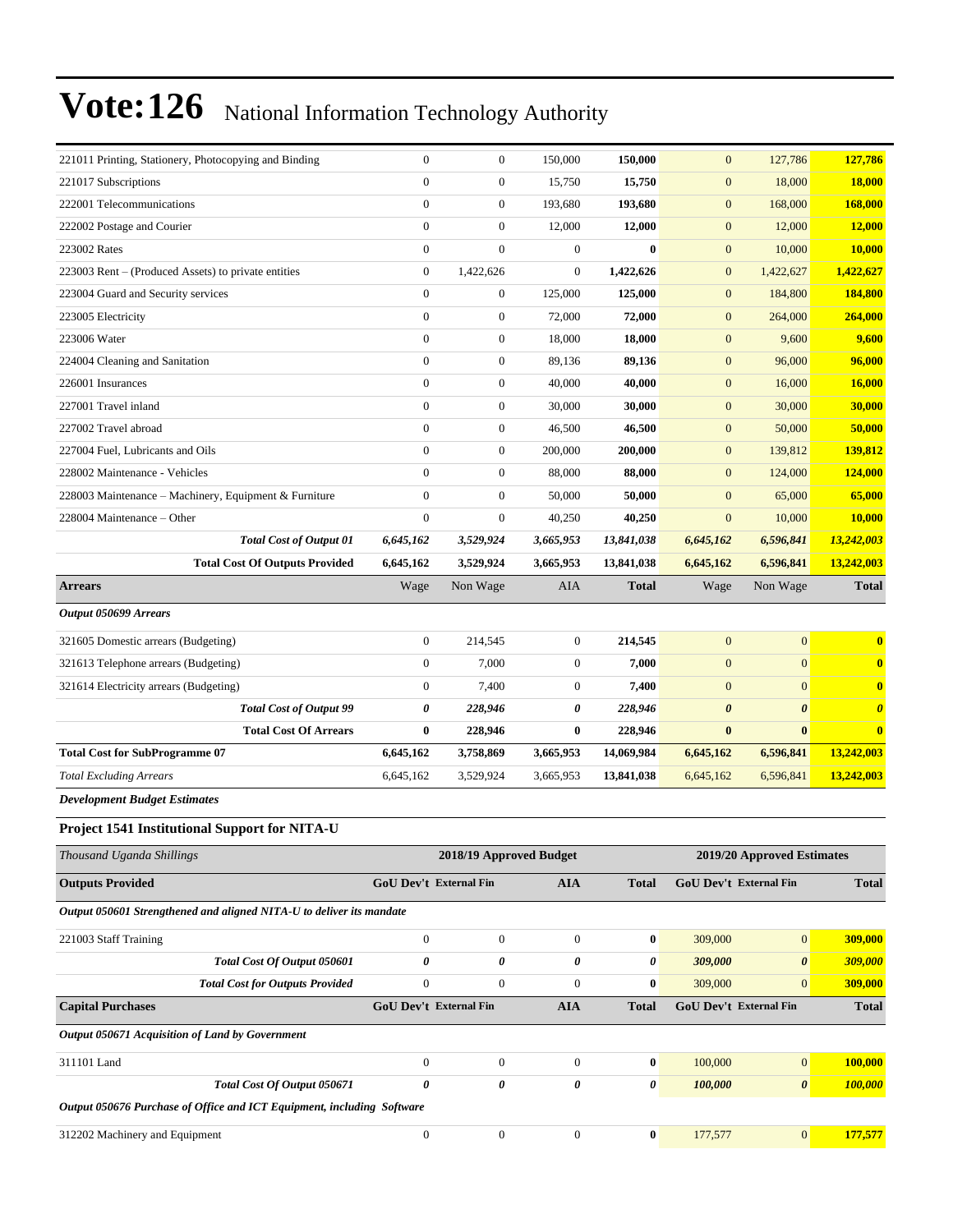| $\theta$                                                                | $\Omega$                                                    | $\mathbf{0}$ | $\bf{0}$     | 4,827,817  | $\overline{0}$        | 4,827,817    |
|-------------------------------------------------------------------------|-------------------------------------------------------------|--------------|--------------|------------|-----------------------|--------------|
| 0                                                                       | 0                                                           | $\theta$     | 0            | 5,005,394  | $\boldsymbol{\theta}$ | 5,005,394    |
|                                                                         |                                                             |              |              |            |                       |              |
| $\theta$                                                                | $\Omega$                                                    | $\mathbf{0}$ | $\bf{0}$     | 260,150    | $\overline{0}$        | 260,150      |
| 0                                                                       | 0                                                           | $\theta$     | 0            | 260,150    | $\boldsymbol{\theta}$ | 260,150      |
| Output 050678 Purchase of Office and Residential Furniture and Fittings |                                                             |              |              |            |                       |              |
| $\theta$                                                                | $\Omega$                                                    | $\mathbf{0}$ | $\bf{0}$     | 144,500    | $\mathbf{0}$          | 144,500      |
| 0                                                                       | 0                                                           | $\theta$     | 0            | 144,500    | $\boldsymbol{\theta}$ | 144,500      |
| $\mathbf{0}$                                                            | $\theta$                                                    | $\mathbf{0}$ | $\bf{0}$     | 5,510,044  | $\overline{0}$        | 5,510,044    |
| $\overline{0}$                                                          | $\mathbf{0}$                                                | $\mathbf{0}$ | $\bf{0}$     | 5,819,044  | $\overline{0}$        | 5,819,044    |
| 0                                                                       | $\Omega$                                                    | $\mathbf{0}$ | $\bf{0}$     | 5,819,044  | $\overline{0}$        | 5,819,044    |
| GoU                                                                     | <b>External Fin</b>                                         | <b>AIA</b>   | <b>Total</b> | GoU        | <b>External Fin</b>   | <b>Total</b> |
| 10,404,031                                                              | $\bf{0}$                                                    | 5,765,720    | 16,169,752   | 21,104,740 | $\bf{0}$              | 21,104,740   |
| 10,175,086                                                              | $\mathbf{0}$                                                | 5,765,720    | 15,940,806   | 21,104,740 | $\overline{0}$        | 21,104,740   |
| GoU                                                                     | <b>External Fin</b>                                         | <b>AIA</b>   | <b>Total</b> | GoU        | <b>External Fin.</b>  | <b>Total</b> |
| 28,555,301                                                              | 94,447,516                                                  | 16,271,409   | 139,274,225  | 40,811,409 | 42,218,298            | 83,029,707   |
| 27,570,105                                                              | 94,447,516                                                  | 16,271,409   | 138,289,030  | 40,811,409 | 42,218,298            | 83,029,707   |
|                                                                         | Output 050677 Purchase of Specialised Machinery & Equipment |              |              |            |                       |              |